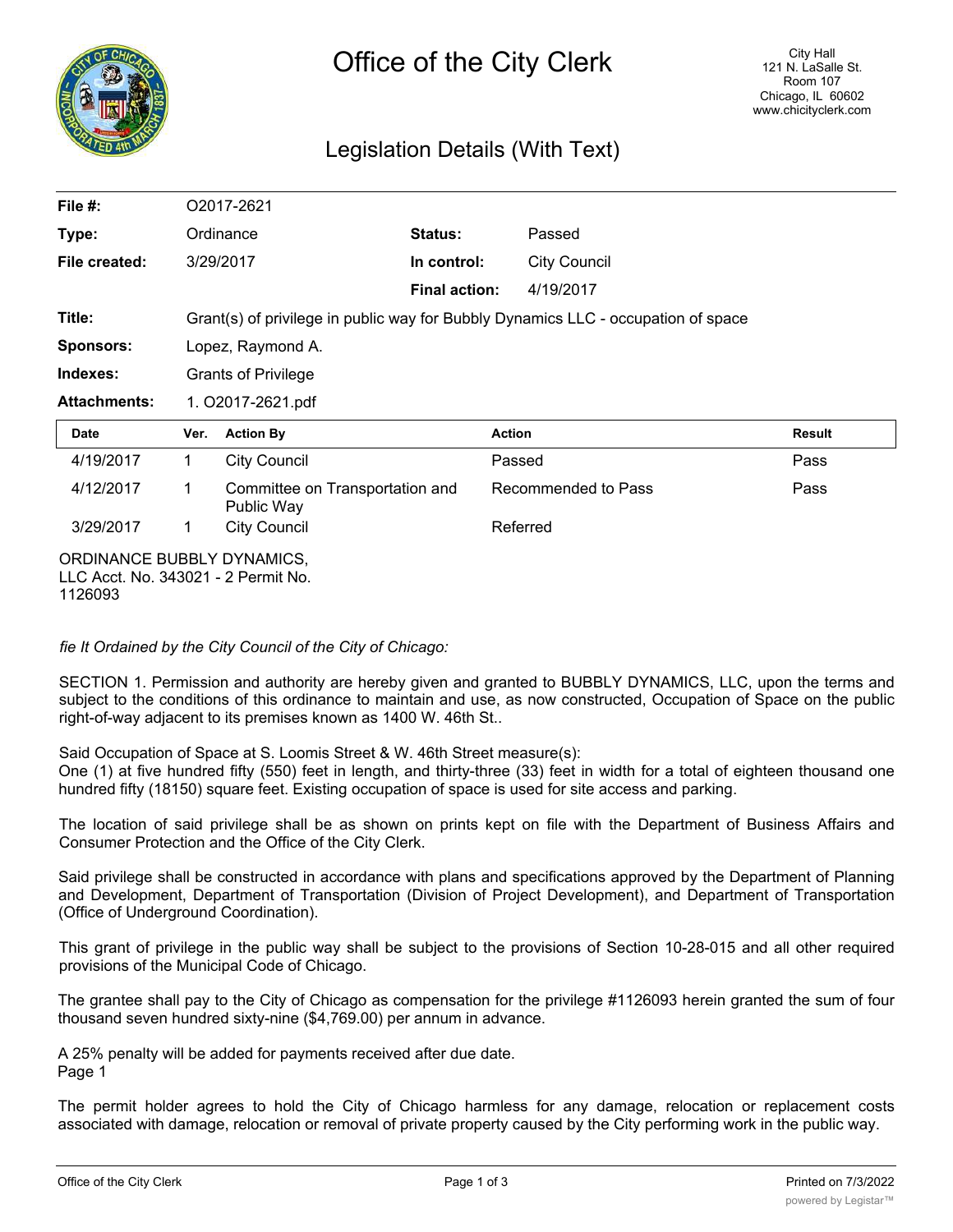**(Page 5 of 6)**

*7* **/ AH**

*/ /*

*/ / r /*

**1 'jSjsj\* -**

**4fc\*» ST**

**o**

**< !**

**fi**

**: j**